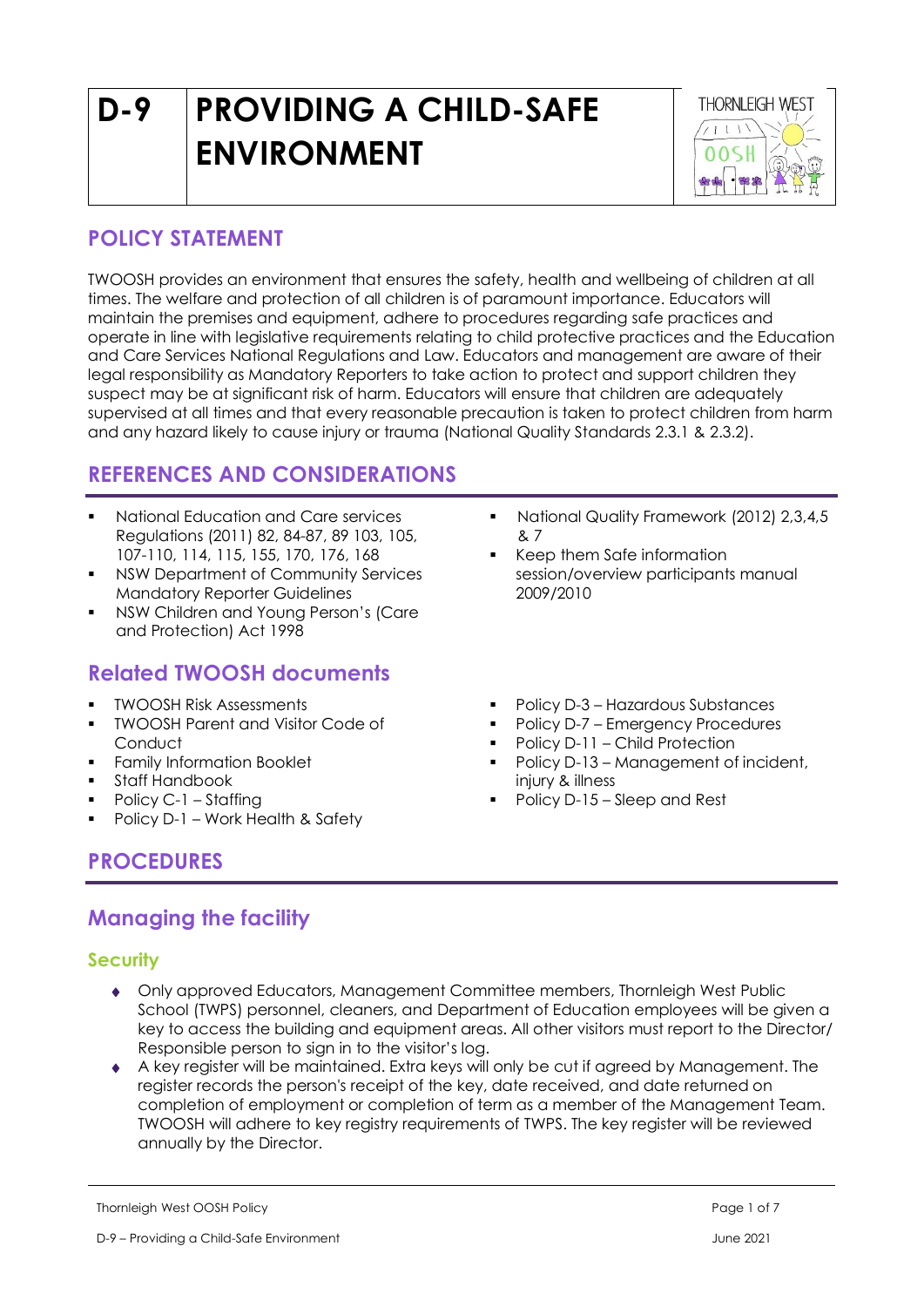- Monies, important documents, and documents related to the current year will be kept in a lockable place/office and access will only be granted to approved Educators and members of the Management Team.
- At the end of the year all documents will be archived and clearly marked then stored in the locked storage facility. The bookkeeper and TWOOSH will keep copies of important documents required for audits.
- Educators will ensure that the building is left in a secure manner before leaving, as per the closing checklist.
- Educators will inform the police, the Management Committee, and the School Principal (notify the Grounds Assistant (GA) and principal in writing) as soon as possible if there has been a break of any kind into TWOOSH. Educators will remain at TWOOSH until the police arrive or inform them of what to do.

# **Buildings, equipment and maintenance**

- The responsibility is shared between TWPS and TWOOSH. TWPS is responsible for building maintenance and TWOOSH is responsible for any fixtures.
- Equipment will be chosen to ensure children have suitable and sufficient access to developmentally appropriate furniture and material. Service premises and all equipment and furniture will be maintained in a safe, clean condition and in good repair at all times.
- Children will have access to adequate, developmentally and age-appropriate toilet, washing and drying facilities.
- There must be no damaged plugs, sockets, power cords or extension cords.
- All power sockets will be maintained as child safe, with outlet plug protectors.
- Electrical appliances will be in good working order and tested and tagged annually by an external company or electrician.
- Provision will be made in the budget for regular maintenance and repair work and for deferred costs of major capital repairs.
- All contractors should have their own public liability insurance.
- The spaces and equipment used by TWOOSH will be regularly checked to ensure that they are in a good and safe condition and comply with relevant Australian Standards.
- ◆ Equipment will be regularly washed and cleaned.
- Recycled craft materials should be checked for potential hazards.
- Educators should ensure safe handling of all tools, if used as part of any activity.
- Families are encouraged to notify TWOOSH of any safety issues they observe by writing to the Director.
- Educators and guardians are encouraged to report anything requiring maintenance to the Director as soon as possible.
- If TWPS is responsible for rectifying the maintenance issues, the Director will inform the school in writing (via email) of the issues.
- Faulty equipment will be removed or protection placed around any dangerous areas.
- A maintenance book is kept in the Director's office that records any maintenance that needs to be addressed. The maintenance book records:
	- the type of problem
	- date that it was observed
	- who notified the Nominated Supervisor and when
	- what was done to rectify the problem
	- date repaired
	- tradesperson employed to repair the problem
	- school notification details if applicable (to who and date).
- For urgent repairs the Director will organise a contractor to attend to the problem.
- Non-urgent repairs are to be recorded in the maintenance book. The Director will note this and bring it to the attention of the Management Committee at the next meeting. Management and the Director will organise to rectify the problem.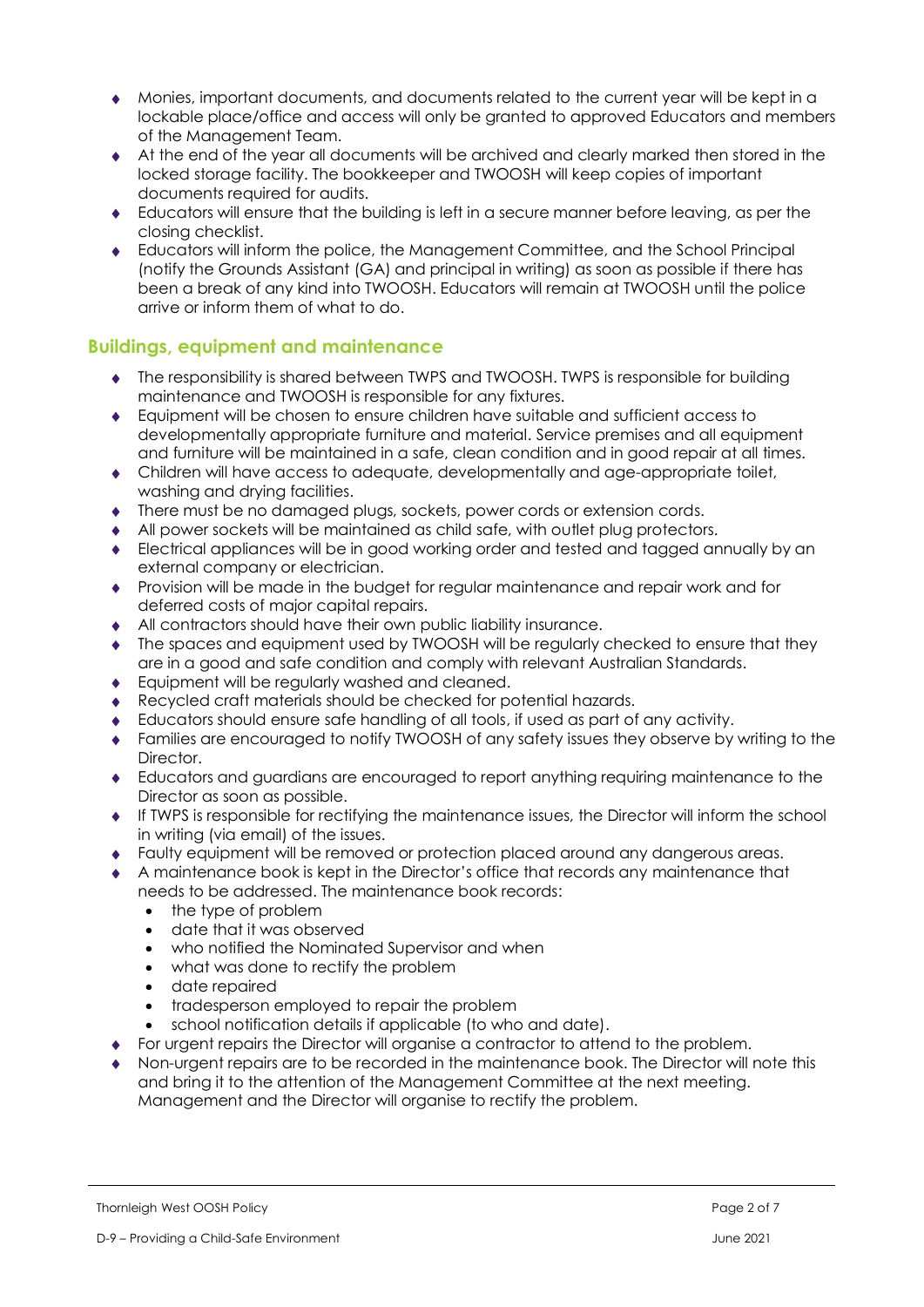- For major repairs or renovations, a minimum of three quotes will be sought by the Director or someone with management control. The Management Committee will review the quotes and decide on further action.
- Maintenance reviews should be done as part of the Director's report at each meeting. The Director will also give a review of works completed by any tradesman employed for future reference.
- Once a problem has been raised, it is the responsibility of Management to ensure that it is rectified in the most efficient manner to ensure safety for Educators and children.
- If TWOOSH is considered unsafe or poses a health risk, it will be closed after notifying all relevant parties, until the problem has been rectified.
- TWOOSH maintains an appropriate number of first aid kits that are suitable for the children attending. The minimum will be one kit outside, one in the main building and one in the senior room. Additionally, there will be first aid bum bags in all other areas. The first aid kits will be well stocked, easily recognisable, and accessible at all times. The Director is responsible for ensuring these are maintained and re-stocked as needed.

## **Storage**

- A storage system needs to be in place to ensure easy access and uncluttered storage of all equipment.
- Storage areas are cleaned and tidied at least twice a year or when necessary.
- Play equipment and toys are easily accessible to all children during the operating hours.
- Children are expected and encouraged to show respect for the equipment and pack equipment away that they have used to avoid trip hazards.
- All equipment is to be neatly packed away at the end of each session.
- Craft equipment will be stored in a separate area. Children are to ask permission before removing any craft equipment from the cupboards when it has not been set up by the educators.
- All craft equipment is to be immediately cleaned before storage.
- Separate storage areas will be available for sporting and large outdoor equipment. These areas are out of bounds to children.
- All items such as cleaning materials, disinfectants, flammable, poisonous and other dangerous substances, tools, toiletries, first aid equipment, and medications are stored in designated secured areas, inaccessible to children. Educators are responsible to ensure that these areas remain secure and that they do not inadvertently provide access to these items.
- The medication cupboard will remain unlocked for ease of access in the case of an emergency. Children are not to access this space freely. Individual containers are used to store children's individual medications and are clearly labelled with names, medical conditions, and a photo of the child.
- Bins will be available in the kitchen and other areas. The bins will be cleaned and emptied daily.
- Educators and the Management Team will ensure that all family records are kept in a nominated secure place, ensuring that they are kept confidential and not accessible to others during daily operations.

# **Ventilation, temperature and natural light**

- All heating and cooling systems will be of good quality and checked regularly to ensure safety and reliability. This will be done at least once a year.
- All heating and cooling systems and power cords will be kept in a safe area and away from children.
- Educators will take individual needs and specific activities into account when ensuring that heating and ventilation levels are comfortable.
- Adequate ventilation will be provided at all times. Windows will be properly maintained to ensure protection from insects and other bugs.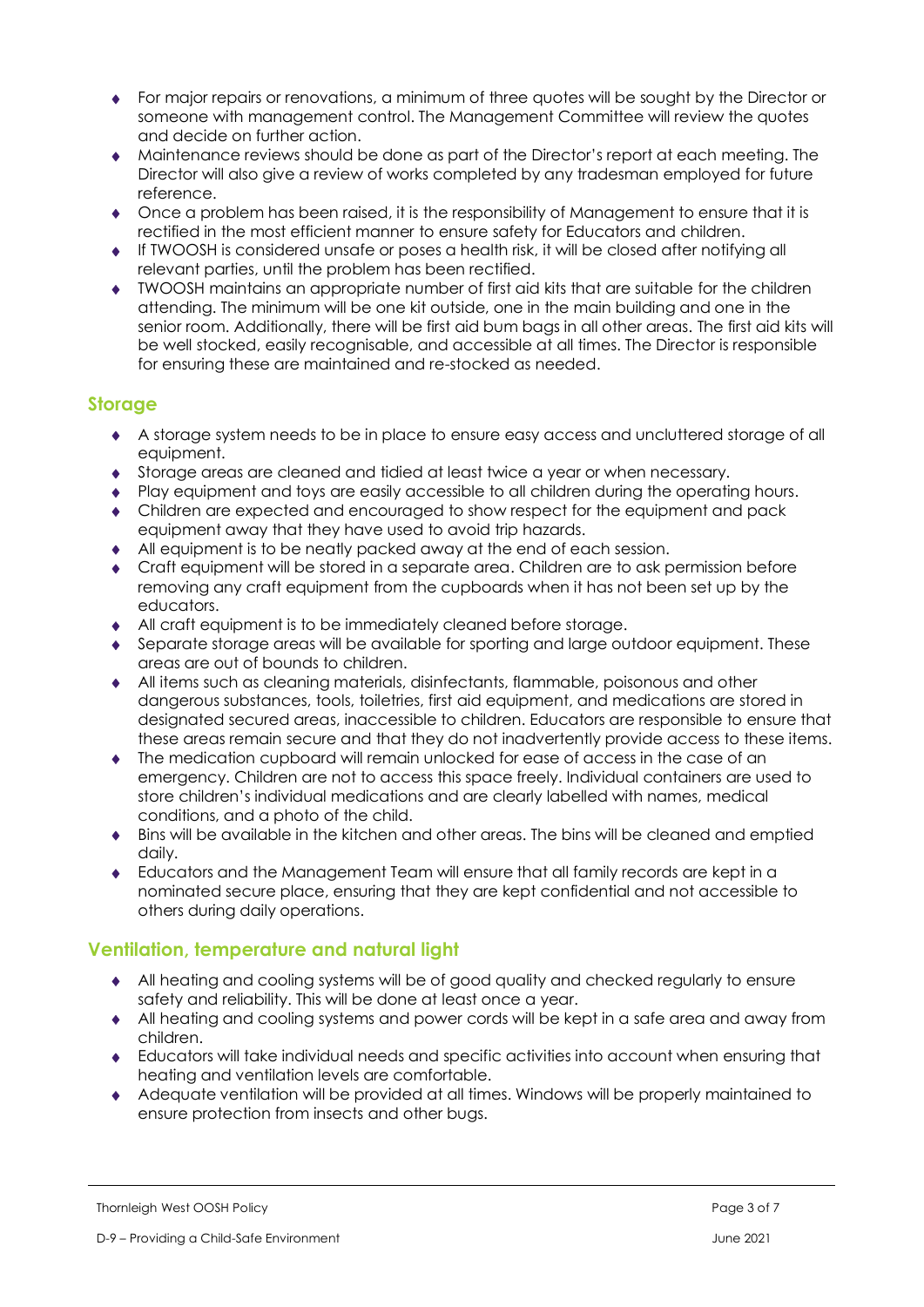- Where activities involve materials which may potentially emit fumes or smells such as paints and glues. toxic materials such as paints and glues, Educators are to ensure there is adequate ventilation before undertaking the activity.
- Windows are to be opened during operation of TWOOSH unless it is necessary to be closed to protect from extreme weather conditions.
- Natural light is considered best and will be provided as much as possible.
- Adequate light will be maintained and appropriate based on the activities both indoors and outdoors. A security light will be placed at the entrance to TWOOSH that clearly provides unobstructed view of the door and surrounding areas.
- Outdoor lighting will be suitable and adequate so that visitors, Educators and children can enter and exit the building safely. These are maintained by TWPS. Any issues regarding timing of lights are to be reported to the school's GA.

## **Utility outages**

- $\bullet$  In the event of a utility outage such as electricity or water, the Director must assess the resulting risk to the safety of the children and Educators.
- The Director must inform and discuss these risks with TWPS Management, agree to a proper course of action and discuss those outcomes with the Management Committee.
- $\bullet$  If the outage occurs during a school day and it is deemed necessary for parents to pick up their children as soon as possible, the Director will inform parents as appropriate, however, TWOOSH will still operate for children who are not able to be picked up.
- $\bullet$  If a prolonged outage occurs, the Director may decide it is not safe to open for the day and will inform parents of this decision as soon as possible. In this scenario, TWOOSH must have at least 2 staff on site to advise any parent who arrives to drop off their children that TWOOSH is not operating.

# **Pest control**

- ◆ Proper food storage will be maintained as per Policy D-14.
- Kitchen, food preparation areas and storage will be cleaned and maintained after each session.
- All areas will be checked daily for any signs of pests or vermin.
- Professional pest control will be engaged annually during our Christmas closure time; this is documented in the maintenance register.
- Should any pests or vermin be identified then action should be taken to get rid of the problem:
	- Initial options should include using methods such as physical removal or non-chemical products.
	- Low-irritant, environmentally friendly sprays should be used minimally and only with adequate ventilation, preferably not while children are on site.
	- Other methods such as engaging the services of a pest control company will only be used if deemed necessary by the Management Committee where other methods have failed.
- Where the services of a pest control company is necessary:
	- If urgent, the Director may obtain a contractor to address the problem.
	- If not urgent, the Director will bring the problem to the attention of the Management Committee in their report and the Management Committee will decide on the appropriate course of action.
- If it is necessary to use commercial grade chemicals:
	- The MSDS of all chemicals will be reviewed and all required controls implemented.
	- Children, Educators and visitors will be removed from the environment, or the chemicals are to be used outside of TWOOSH operating hours.
	- All parents will be notified.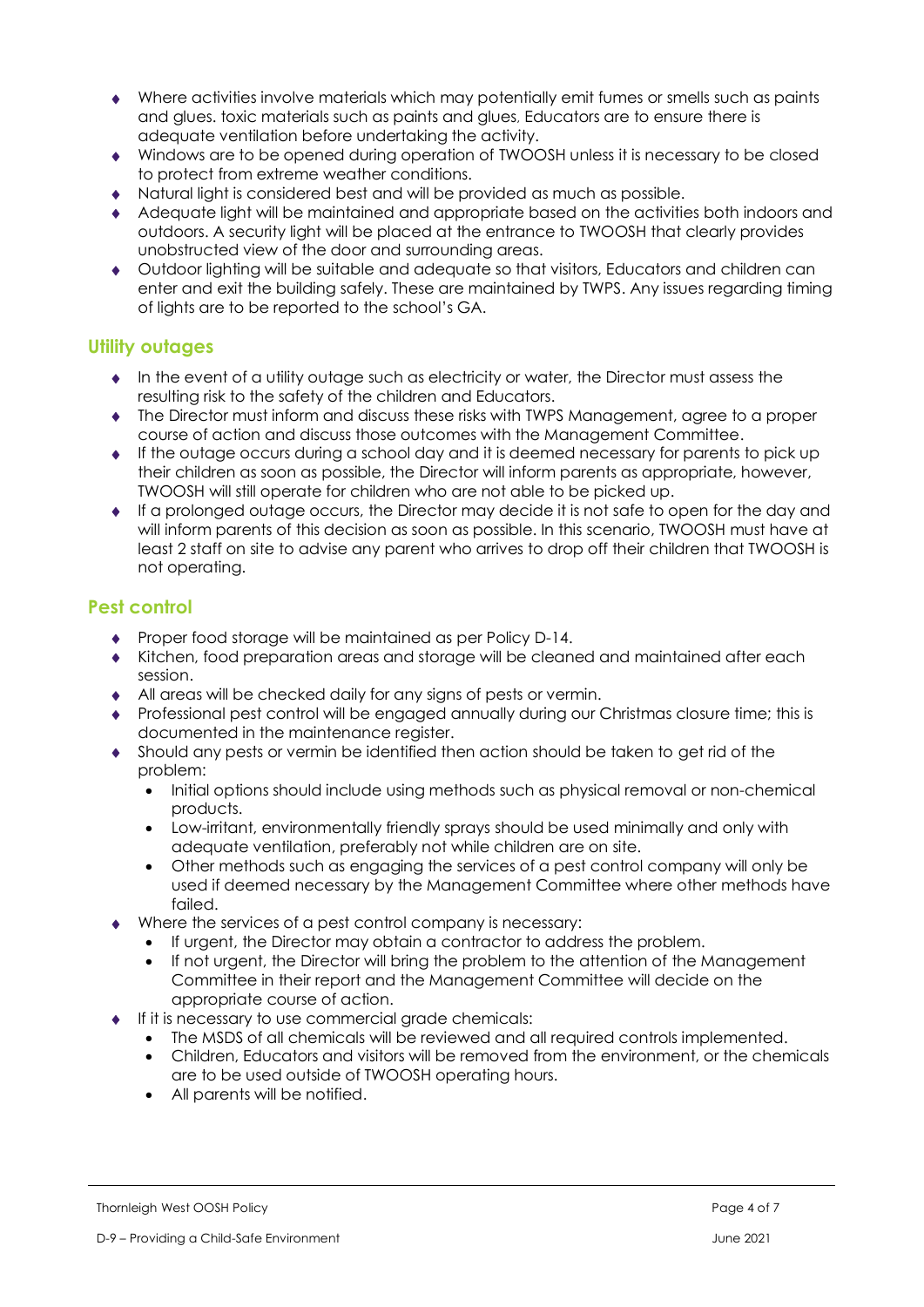# **Managing the environments**

#### **Indoor environment**

- The TWOOSH indoor environment will be smoke free as per TWPS Policy.
- The Director will only enrol the number of children in TWOOSH which can comfortably fit into the building space and in accordance with the National Regulations.
- Where children are indoors for long periods due to weather conditions, special activities will be planned and other areas sought to disperse the group such as E block, library, the school hall (if vacant) and COLAs.
- Separate areas in the indoor environment will be provided for:
	- signing children in/out of TWOOSH
	- answering phones and maintaining daily records
	- private discussions between Educators and guardians
	- children to store their bags and belongings
	- storage of equipment, food, dangerous materials, and family records
	- preparation of food and drinks
	- kitchen rubbish and other refuse
	- cleaning of equipment
	- toilets, hand basins and hand drying facilities
	- creative and other activities
	- large and small group activities
	- display of children's activities and work
	- quiet space for children to retreat to, do homework or lie down if unwell
- The indoor area is set up to allow children to participate in a variety of activities with easy access to equipment. Drawing paper and other materials will always be accessible to the children.
- Easy access to areas should be maintained by making clear easily definable passageways and walkways though the building.
- Educators will ensure that children store their bags and other items properly, clear of walkways or play areas.
- All items obstructing areas are to be removed and placed in the correct storage areas.
- Areas must be set up to ensure that proper supervision and child:Educator ratios is maintained at all times.
- Access to the outdoor environment should be clear and easily accessible by the children and Educators.

#### **Outdoor environment**

- TWOOSH ensures the outdoor environment provides space for each child in compliance with National Regulations.
- Every effort will be made to maintain a smoke-free outdoor environment. Educators will ask visitors who smoke on the grounds to leave.
- The outdoor space will be inspected daily for any obstacles or dangerous items and the hazard check will be recorded.
- Any hazardous items will be disposed of safely and carefully prior to the children playing in the area.
- The outdoor space will be set up in a variety of ways to encourage participation.
- Areas will be made available where children can play in large or small groups or by themselves.
- Supervision will be properly maintained. Children are only to play in areas that are clearly visible to Educators, and where child:Educator ratios are maintained.
- ◆ Clear boundaries will be set and enforced
- When it is necessary to go outside the boundaries or line of supervision, an Educator must accompany children.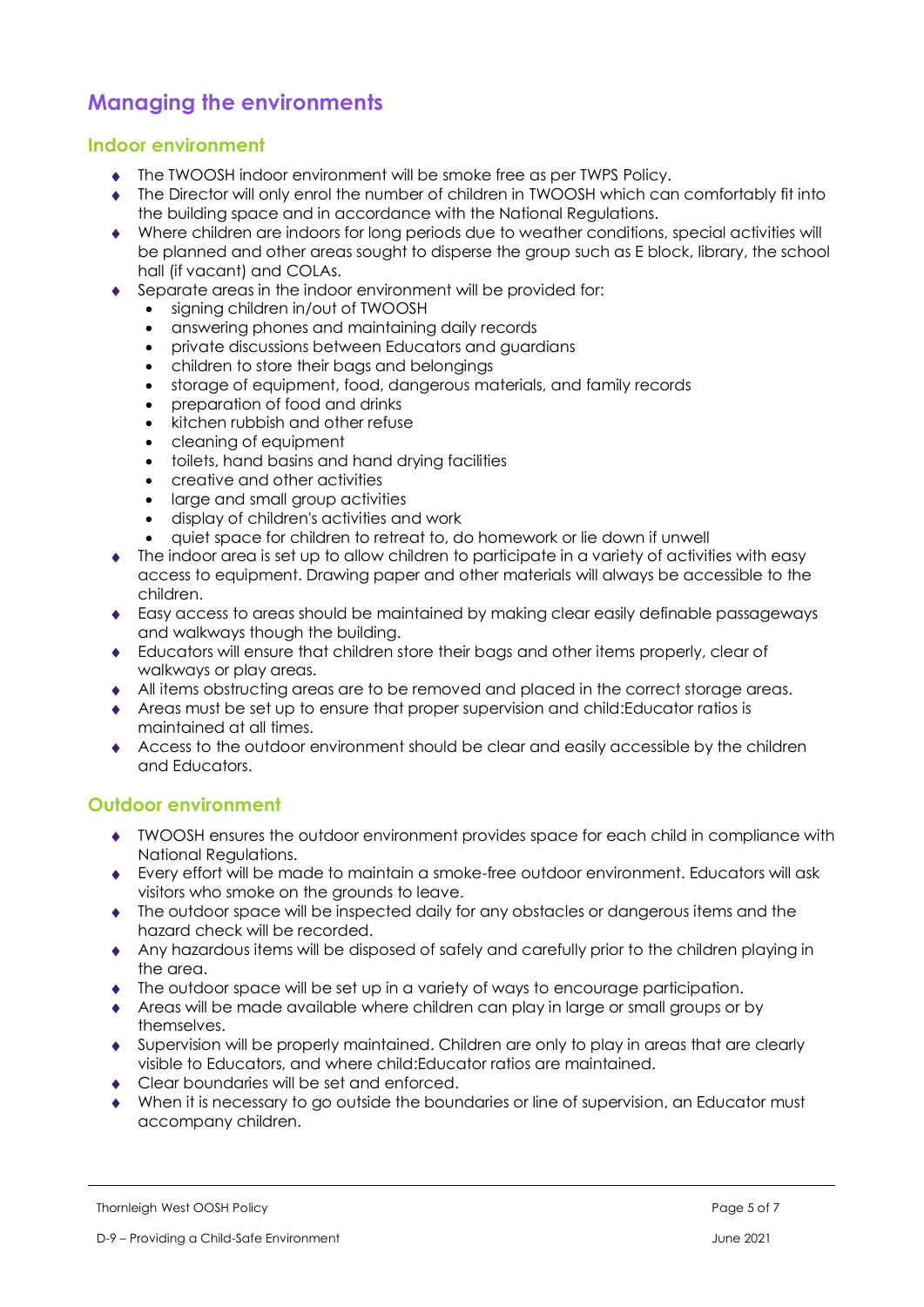- Adequate shade via trees and coverings will be maintained. As far as possible, activities will be set up in shaded areas, as per Policy D-6.
- Use of other outdoor venues will be considered if access to the area is safe, adequate supervision can be maintained, the area is considered of value to the children's physical development and personal comfort, and where adequate child:Educator ratios can be maintained.
- If it is very windy or there are any wind weather warnings, children will be kept in areas away from trees to avoid falling branches. Please refer to the 'Winds, Falling Branches' risk assessment.

# **Protecting the children**

# **Child protection practices (please refer to Policy D-11)**

## **Harassment and threats of violence**

- Educators are to be aware of any unfamiliar person on the premises and find out what they want as quickly as possible.
- If a person/s known or unknown to TWOOSH harasses or makes threats to children or Educators at the centre, or on an excursion:
	- Educators will calmly move the children away to where they cannot see or hear the person and commence lock down procedures.
	- Educators will calmly and politely ask the person to leave the centre or the vicinity of the children.
	- Educators will be firm and clear, and remember their primary duty is to the children in TWOOSH care.
	- If they refuse to leave, Educators will explain that it may be necessary to call the police to remove them.
	- If they still do not leave, Educators will call the police.
	- If the Responsible Person on duty is unable to make the call another Educator should be directed to do so.
	- No Educator is to attempt to physically remove the unwelcome person. Educators are to the best of their ability, remain calm and keep the person as calm as possible whilst waiting for the police.
- $\bullet$  In the event of harassment, threats or violence by guardians or other authorised pick-up personnel, they will be required to read, sign and return the guardian code of conduct.
- Failure to do so will result in exclusion of the family from TWOOSH until this is complete. If the incident was physically harmful, the land act will be enforced, and they will be unable to access school grounds.
- $\bullet$  If guardians are in breach of the code of conduct, they may be excluded for a period decided by management in consultation with the school.

# **Information exchange**

- To provide effective support and referral it may be necessary to exchange information with other prescribed bodies including government agencies or non-government organisations and services.
- The NSW Children and Young Persons (Care and Protection) Act 1998 has been amended (2009) to include chapter 16A Information Exchange.
- Chapter 16A requires prescribed bodies to take reasonable steps to coordinate decision making and the delivery of services regarding children and young people.
- Under Chapter 16A NSW Children and Young Persons (Care and Protection) Act 1998, Educators will exchange information that promotes a child's safety, welfare, or wellbeing, particularly if the child is potentially at risk. This can occur whether or not the child is known to Community Services or the child has given consent to the information exchange.